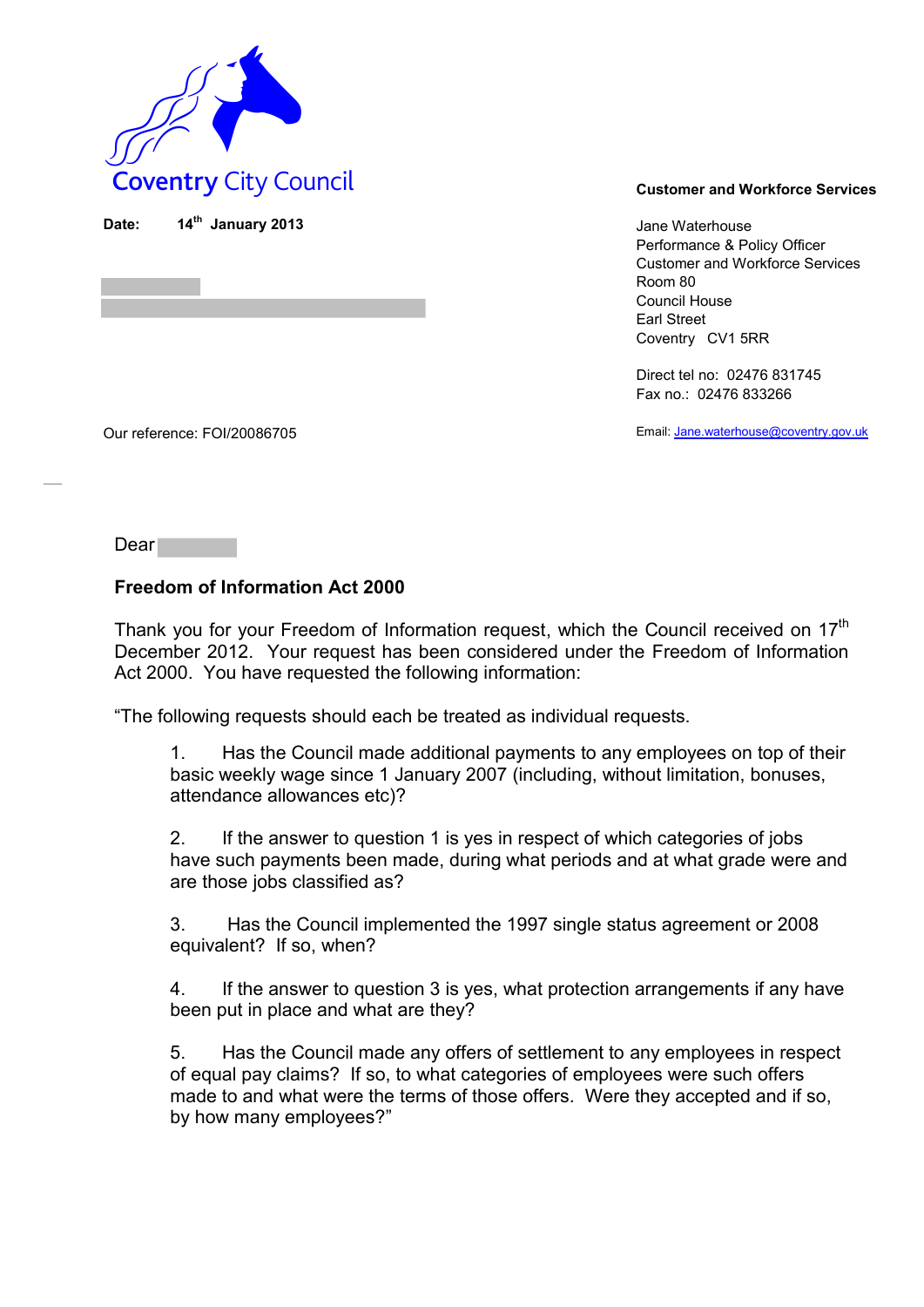### **Our Obligation**

The Council is treating your request as a request made under the Freedom of Information Act 2000 (the "Act"). When dealing with requests for information, the Council's obligations include:

- confirming or denying whether we hold information of the description specified in the request; and
- communicating the information requested to the applicant. You should note that this is effectively a decision that the information can be released into the public domain and not simply to the specific applicant.

There are a number of exemptions that exist under the Act which impact on these obligations and where such an exemption is relied upon by the Council, this is set out further below.

### **Response to your request**

In response to your request for information, we confirm that we hold the information requested by you. In particular, the Council implemented the 1997 Single Status agreement with effect from 1 June 2005 at which point the productivity incentive schemes/bonus payments under the previous conditions ceased. The Council did provide pay protection to losers under Single Status for a maximum period of 5 years. The Council has successfully defended its pay protection arrangements at tribunal. The Council has made equal pay settlement offers, eligibility for which and the terms of which are subject to a confidentiality agreement. Given the existence of the confidentiality agreement, the sensitivity of the information and the circumstances under which the information was created, the Council considers that certain exemptions contained in the Act apply to the information requested in relation to the terms of settlement.

### **Exemptions applicable to the settlement information requested.**

### **Section 41 of the Act**

We consider that the exemption contained in section 41 of the Act applies to the information requested. This exemption applies when the information is held by the public authority and has been provided in confidence and any disclosure of the information requested would result in an actionable breach of confidence.

As noted above, the terms and settlement criteria are subject to a confidentiality agreement, the release of the confidential information requested could result in the Council being subject to legal proceedings for breach of this confidentiality agreement.

This is an absolute exemption.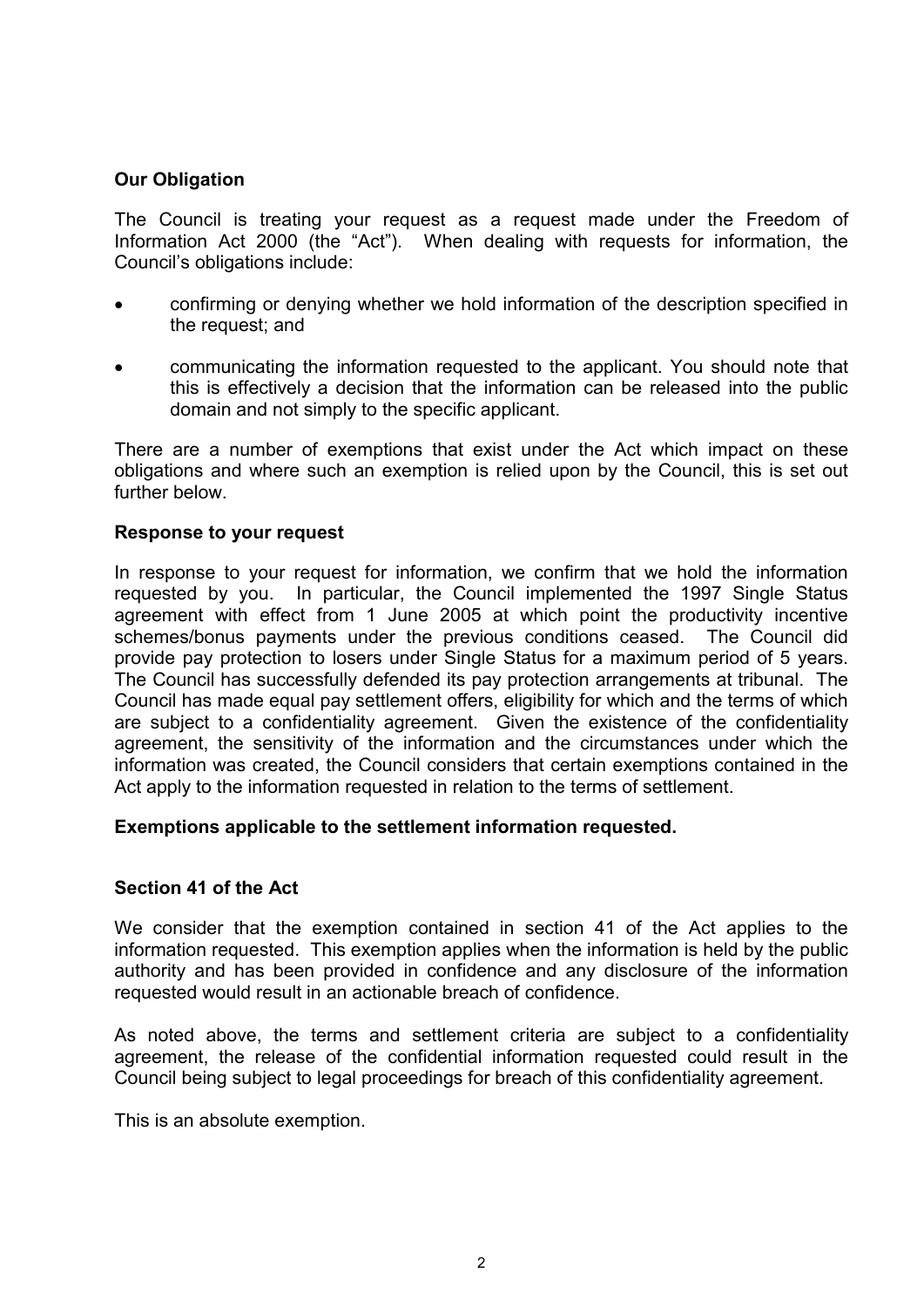# **Section 42 of the Act**

This section applies to information covered by legal professional privilege. This includes communications between lawyers and their clients or documents created by or for lawyers for the dominant purpose of litigation. information requested would involve releasing information that has been created by lawyers for the purpose of litigation and is therefore covered by this exemption.

This exemption is a qualified exemption and is subject to the public interest test. This requires us to balance the public interest in releasing the information into the public domain against the public interest in maintaining the exemption.

Having considered the test, it is our view that the balance of the public interest is in favour of maintaining the exemption rather than releasing the information It is our view that the public interest inherent in legal professional privilege which safeguards openness in all communications between client and lawyer and the ability to be open and frank in documentation created by or for lawyers for the dominant purpose of litigation to ensure access to full and frank legal advice, which in turn is fundamental to the administration of justice, outweighs the public interest in releasing the information.

# **Section 43(2) of the Act**

We consider that the exemption contained in section 43(2) of the Act also applies to the settlement information requested. This exemption provides for information to be exempt information if its disclosure under the Act would, or would be likely to prejudice the commercial interests of any person (including the public authority holding it).

We consider that the release of the requested information could damage the commercial interests of the Council and the third parties to whom the settlement information relates. In addition, releasing the information would be likely to prejudice the ability of the Council to settle claims/potential claims in the future if it became known that such sensitive settlement information could be released into the public domain further to a request under the Act.

This is a qualified exemption and subject to the public interest test. Having considered this test our view is that currently the balance of the public interest is in favour of maintaining the exemption rather than releasing the information.

Please note that most of the information that you request is owned by the Coventry City Council and subject to copyright protection. Under the Re-Use of Public Sector Information 2005 Regulations you are free to use this information for your own use or for the purposes of news reporting. However, any other type of re-use under the Regulations, for example; publication of the information or circulation to the public, will require permission of the copyright owner and may be subject to terms and conditions.